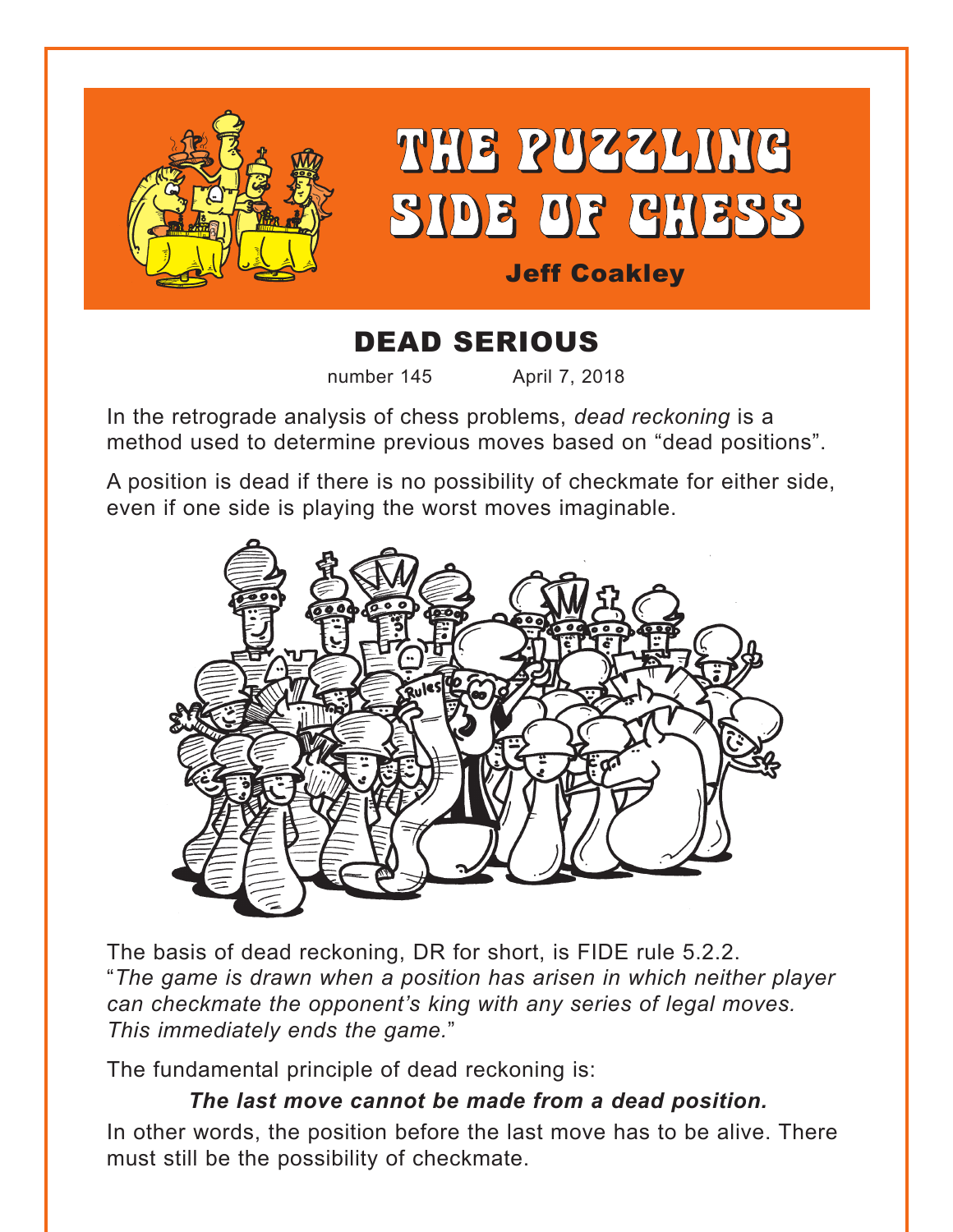<span id="page-1-0"></span>This column features four problems involving DR: two last move retros, a rebus, and a construction task. For an introduction to dead reckoning, see column 127 in the archives.

The application of the dead position rule to chess compositions originated in 2001 with British retro expert Andrew Buchanan. Here is one of his early problems that illustrates the basic idea.



**[Retro 39](#page-5-0)**

What was the last move?

*Be as precise as possible. A complete description of a move includes the square a piece moved from, whether a capture was made, and if so, what type of piece was taken.*



*Death vs. Knight The Seventh Seal, 1957*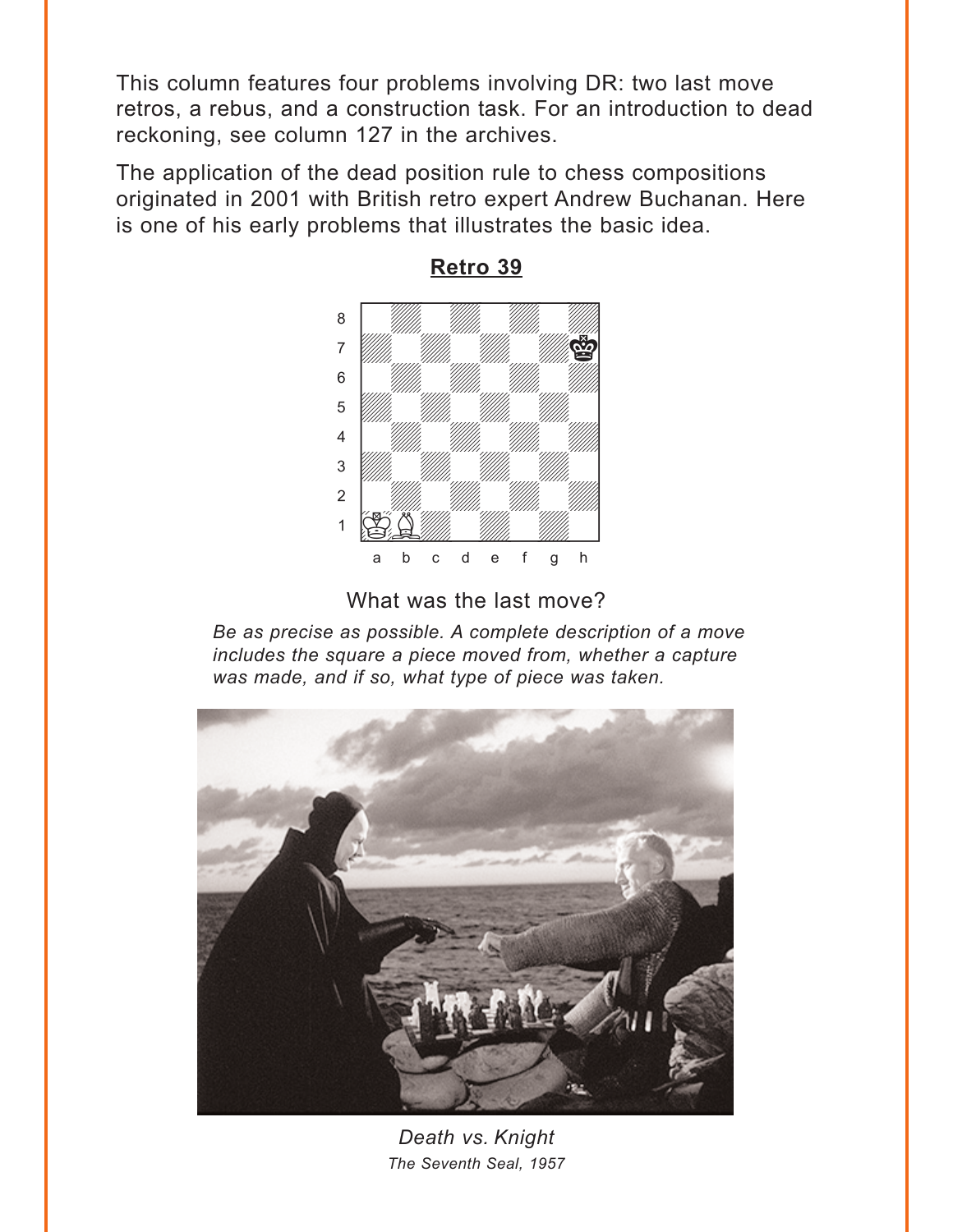<span id="page-2-0"></span>Not all dead reckoning is as simple as the first puzzle. The following problem is quite the opposite. A masterpiece by Harvard mathematics professor Noam Elkies.

**[Retro 40](#page-6-0)**



What were the last two moves?



*Döden Spelar Schack* (*Death Playing Chess*) *15th century Swedish mural by Albertus Pictor*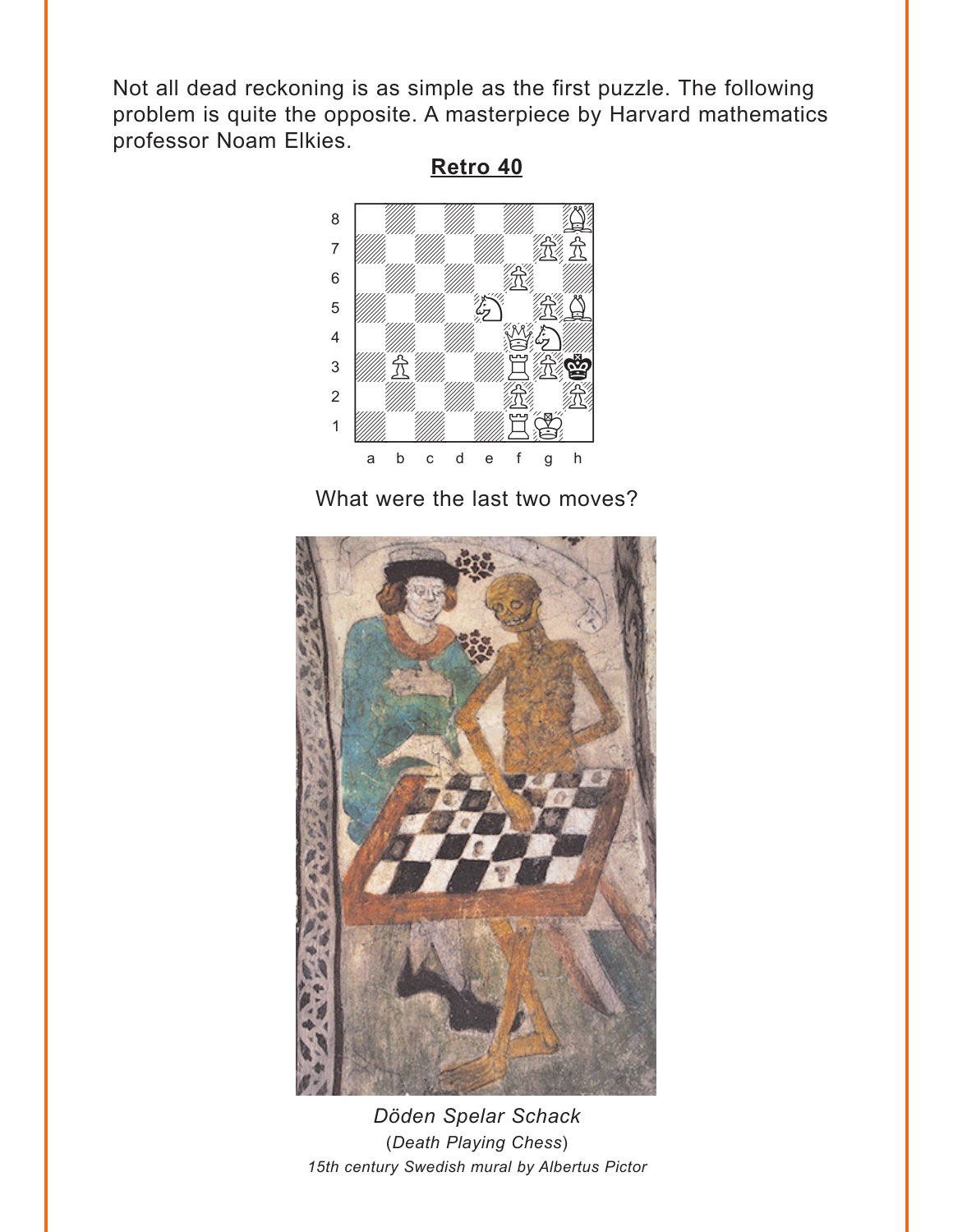<span id="page-3-0"></span>Have you experienced chess rebuses yet? They are "retro" problems presented in a form similar to sudokus. Sounds like fun to me. If you agree, check out column 133.

Here's a new one dedicated to somebody with the initials A.B.



**Rebus 10**

Each letter represents a different type of piece. Uppercase is one colour, lowercase is the other. Determine the position.



*Outplaying the Reaper*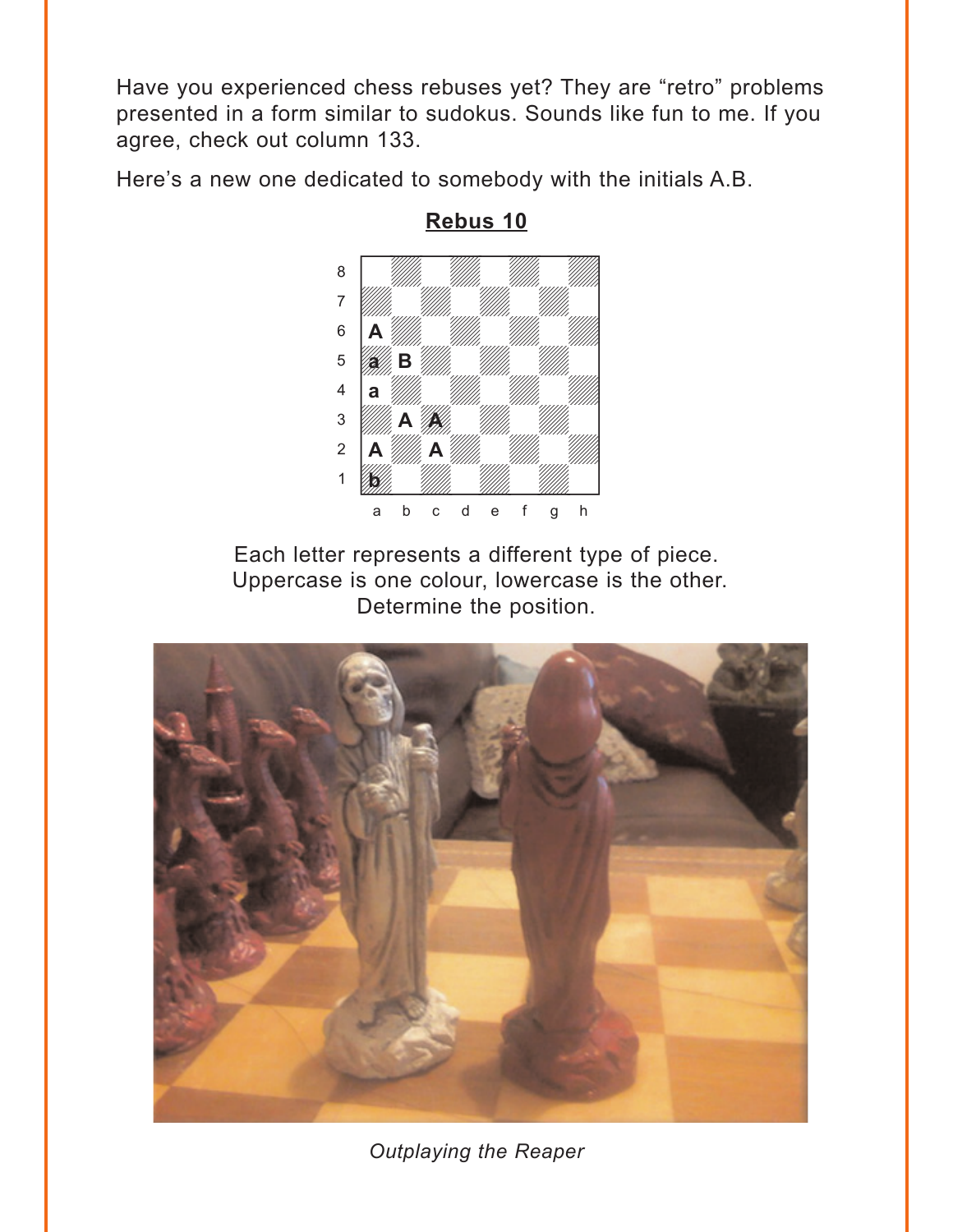<span id="page-4-0"></span>Our final problem is a repeat of *construction task 11* from columns 116 and 127. The reason is easy to guess. We have a new record! This time by the *King of DR* himself, Andrew Buchanan.

What is the most pieces on the board so that mate is impossible?



**[Construction Task 11](#page-10-0)**

Construct a position, using the maximum number of pieces, so that neither player can possibly checkmate the other, even with the help of bad moves by the opponent. The position may not be a forced stalemate. At least one player must have the option to "play on", so to speak.

The position must be legal, which means "reachable in an actual game".



*Red Deckoning*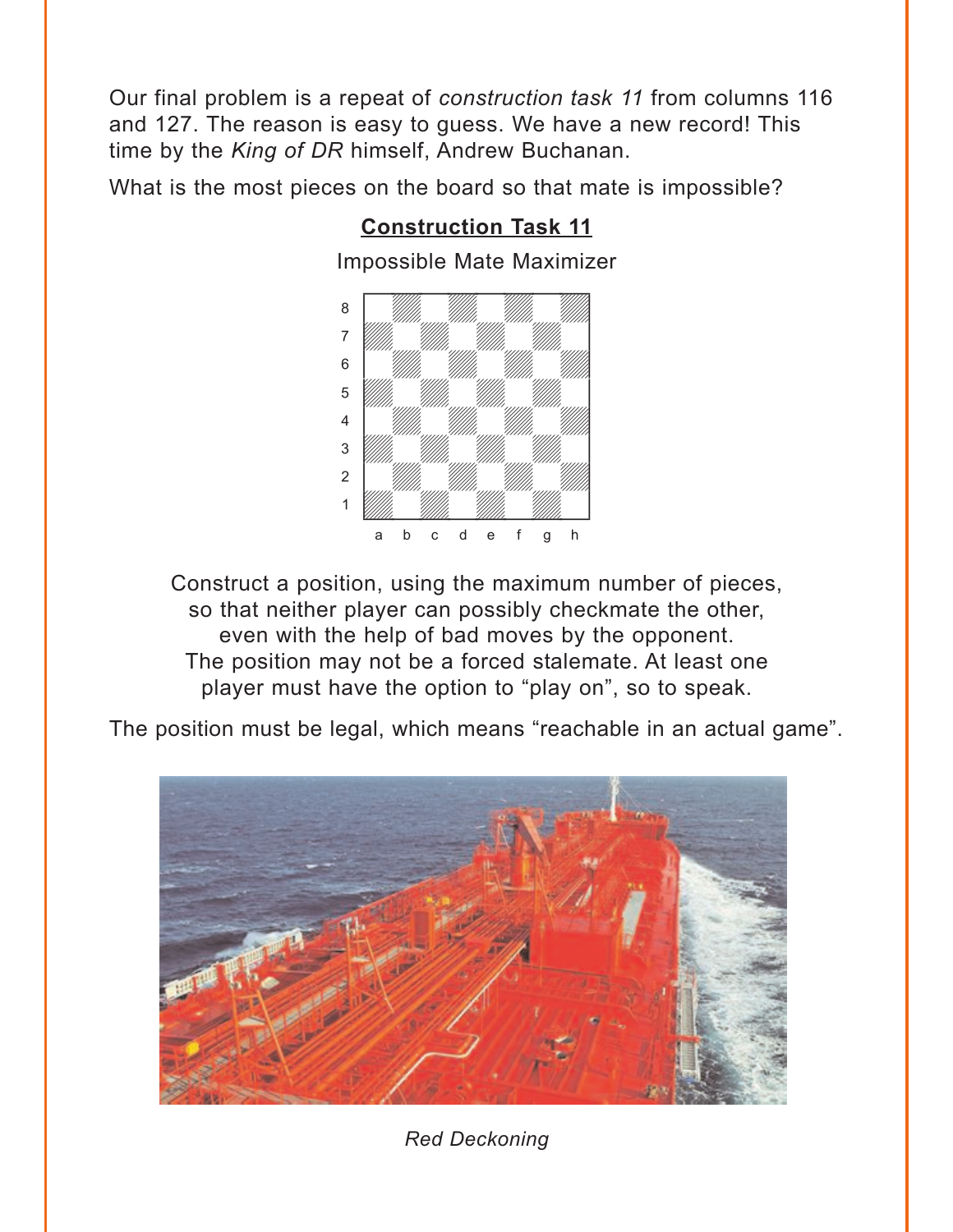## <span id="page-5-0"></span>**SOLUTIONS**

*PDF hyperlinks***.** You can advance to the solution of any puzzle by clicking on the underlined title above the diagram. To return to the puzzle, click on the title above the solution diagram.

*Archives***.** Other columns with similar problems can be found in the *Puzzling Side* archives. Now complete, with an index of problem-types and composers.



Since Black is in check, the last move was obviously by White. No discovered check was possible, so the last move was by the bishop. It did not move to b1 from along the b1-h7 diagonal because it would already be checking the king. It necessarily came from a2.

The last move had to be a capture, otherwise the position was already dead. Mate with  $K + B$  vs. K is impossible.

White did not capture a bishop on b1. The earlier position with each side having a light-square bishop is dead.

The bishop did not capture a queen or rook because White would be in check, and the only way out of check would be to capture on b1. That means the position would already be dead before the capture.

Therefore, the bishop captured a knight on b1. The previous position was still alive because White was not forced to capture the knight. Mate with  $K + B$  vs.  $K + N$  is possible. By either side! With bishop Kc2 Bb2 / Ka1 Na2. With knight Ka1 Ba2 / Kc1 Nc2.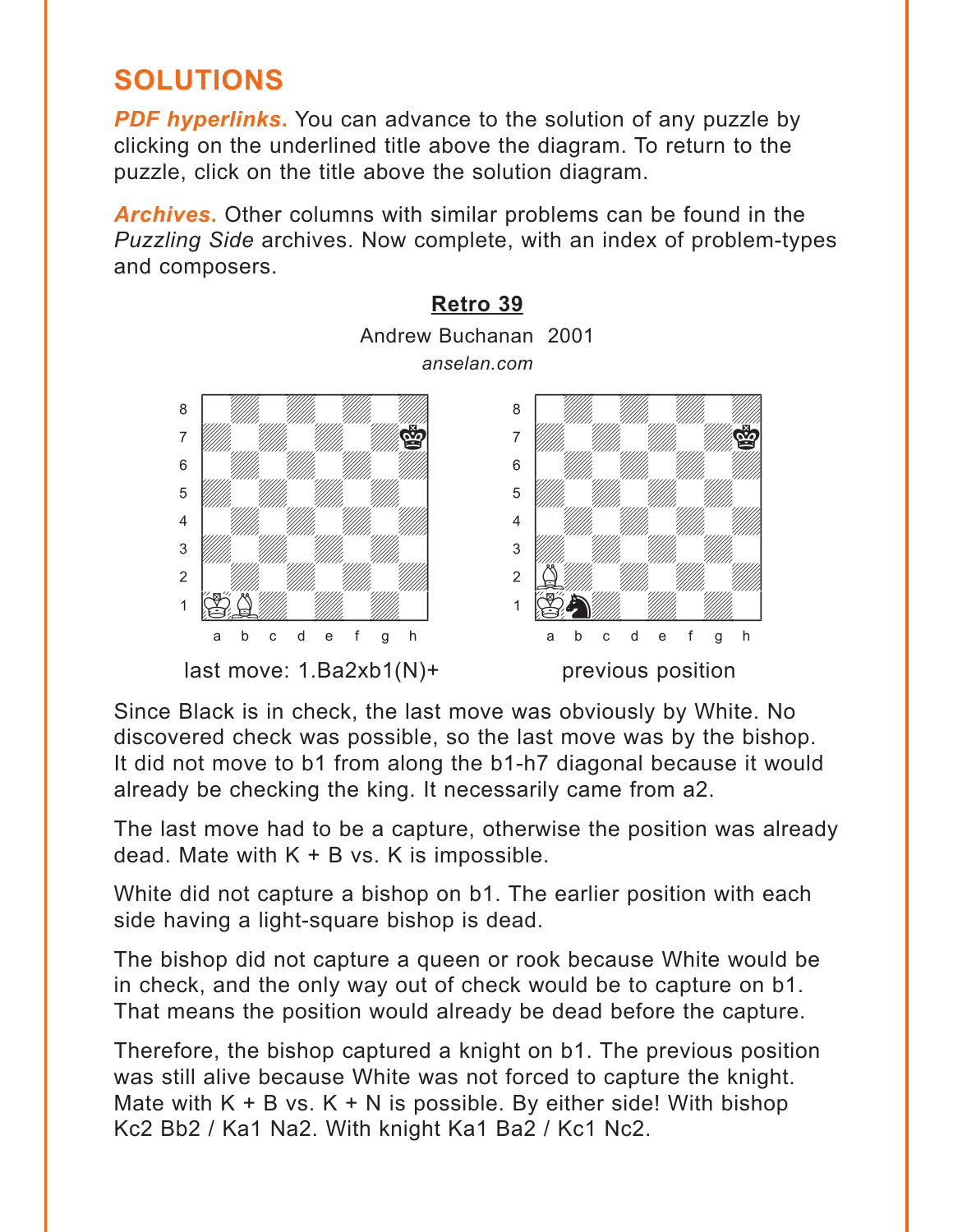## <span id="page-6-0"></span>**[Retro 40](#page-2-0)** Noam Elkies 2001 *StrateGems* where  $\frac{1}{2}$  we have the set of  $\frac{1}{2}$



last moves: 1...Kg2-h3 2.0-0 position two moves ago



First, let's determine whose turn it is.

The black king has no moves. If it is White to play, there is no way for White to release the stalemate, so the position is dead. But what were the preceding moves? with the sum of the sum of the sum of the sum of the sum of the sum of the sum of the sum of the sum of the sum of the sum of the sum of the sum of the sum of the sum of the sum of the sum of the sum of the sum of the sum

Black's last move could only have been ...Kh4-h3. This was not a capture because all sixteen white pieces are on the board. White's move before that could only have been g2-g3+. Now consider the position before those two moves.

Black had no move to reach this position. The black king would have been in an impossible check on g3 or h3. So the position is illegal. A situation known as *retro-stalemate*.



*position before 1.g2-g3+ Kh4-h3*

Therefore, in the puzzle diagram, with king on h3, it is Black to play.

Black is in stalemate. So White just made a move, and the position before that move must still be alive. That is, there must be a way for White to avoid giving stalemate. There also must be a move for Black on the preceding turn that does not lead back to retrostalemate.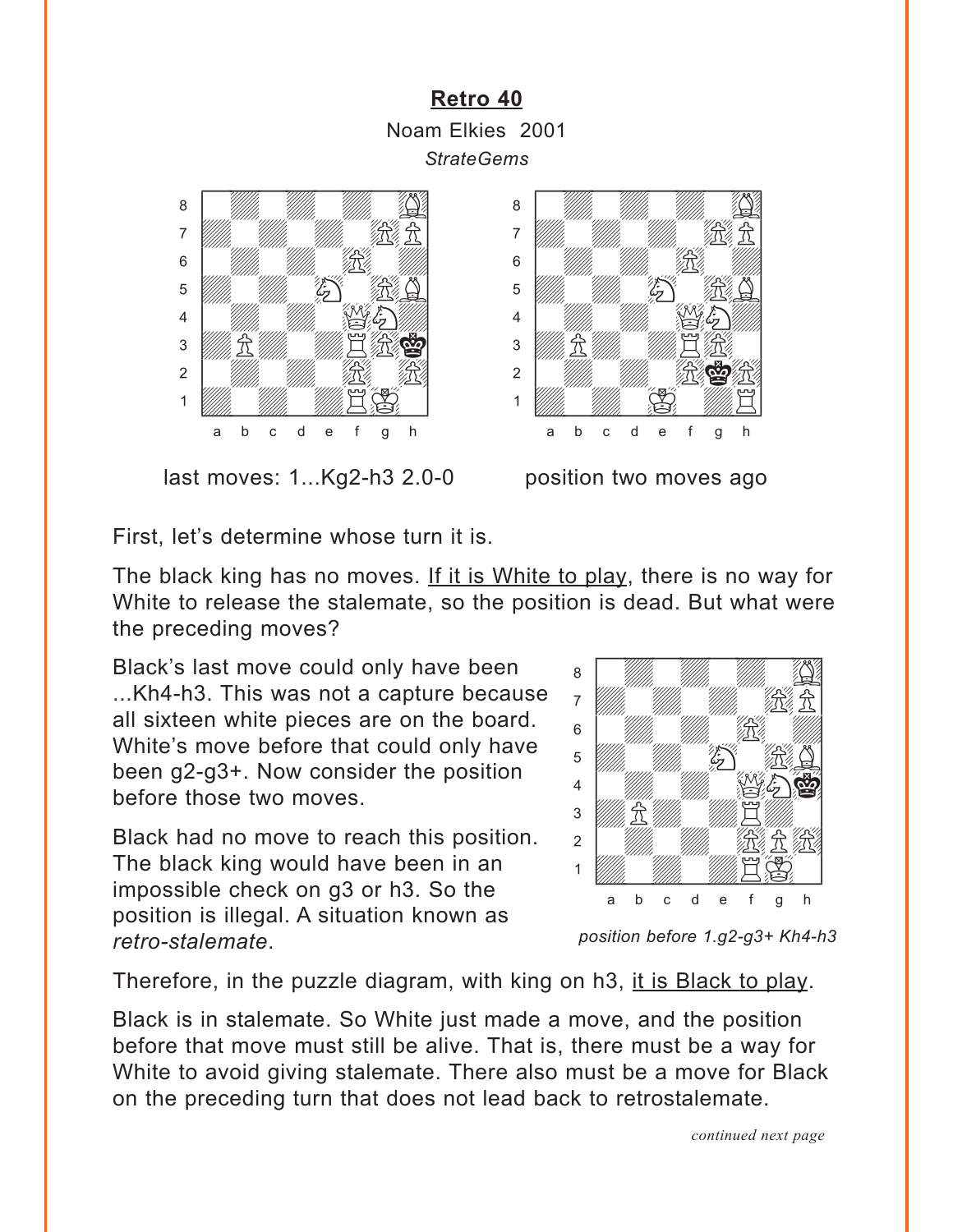The white pawn formation requires fifteen captures. For example:

> e2xf3xg4xh5-h6-h7 d2xe3xf4xg5 c2xd3xe4xf4xg6-g7 b2xc3xd4xe5xf6 a2xb3

This accounts for all missing pieces. No capture was made by a white officer (KQRBN).

So the last move was not by the white queen, king, rooks, or knights. Black would not have a move on the preceding turn.

But perhaps the last move was by the bishop on h5. For argument's sake, let's say Be8-h5. The analysis that follows also applies to Bf7-h5 and Bg6-h5. where  $\frac{w}{2}$  is the set of  $\frac{w}{2}$ 

The position in the diagram at the right is alive, and could reach the puzzle position by 1.Bc6-e8+ Kh5-h4 2.g2-g3+ Kh4-h3 3.Be8-h5. However, in this sequence, the position after 2.g2-g3+ is already dead. Black's only choice is 2...Kh4-h3 and White has no way to avoid stalemate with their third move. This means that the last move was not Be8-h5.

Next we examine the pawns.









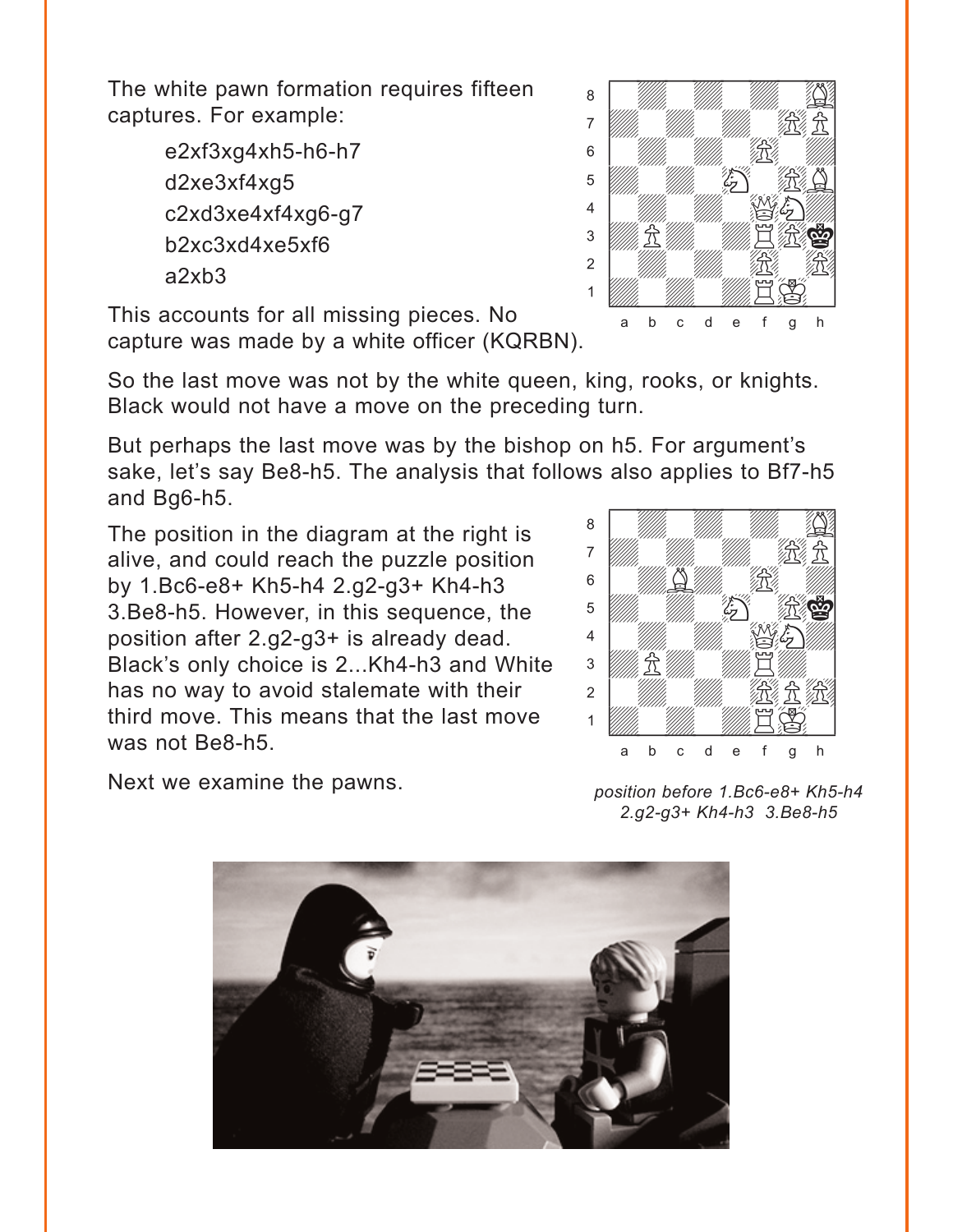The last move was not a non-capturing pawn advance. Black would not have a move on the preceding turn.

It's easy to see that the pawns on the f-file and g-file did not capture on the last move. That leaves two possibilities, g6xh7 and a2xb3.



The last move was not the capture g6xh7. In order to reach the h-file, the white pawn now at h7 captured the black h-pawn on h5, h6, or h7. The black h-pawn could not have promoted. If it were captured on h7 last turn, Black would not have a move on the preceding turn.

Things are trickier with the pawn on b3. The essential clue to this step of the investigation is the missing black a-pawn. It could not have been captured on the a-file. It had to promote first and be captured elsewhere. The promotion could only have happened on a1 after White had already played a2xb3 to clear the way. So the last move was not a2xb3.

That leaves only one possibility for unlocking the position. Castling! White's last move was 0-0, with many options for avoiding stalemate. Anything except Ne3, Kf1, or Rg1.

Black's preceding move was necessarily ...Kg2-h3. Case solved!

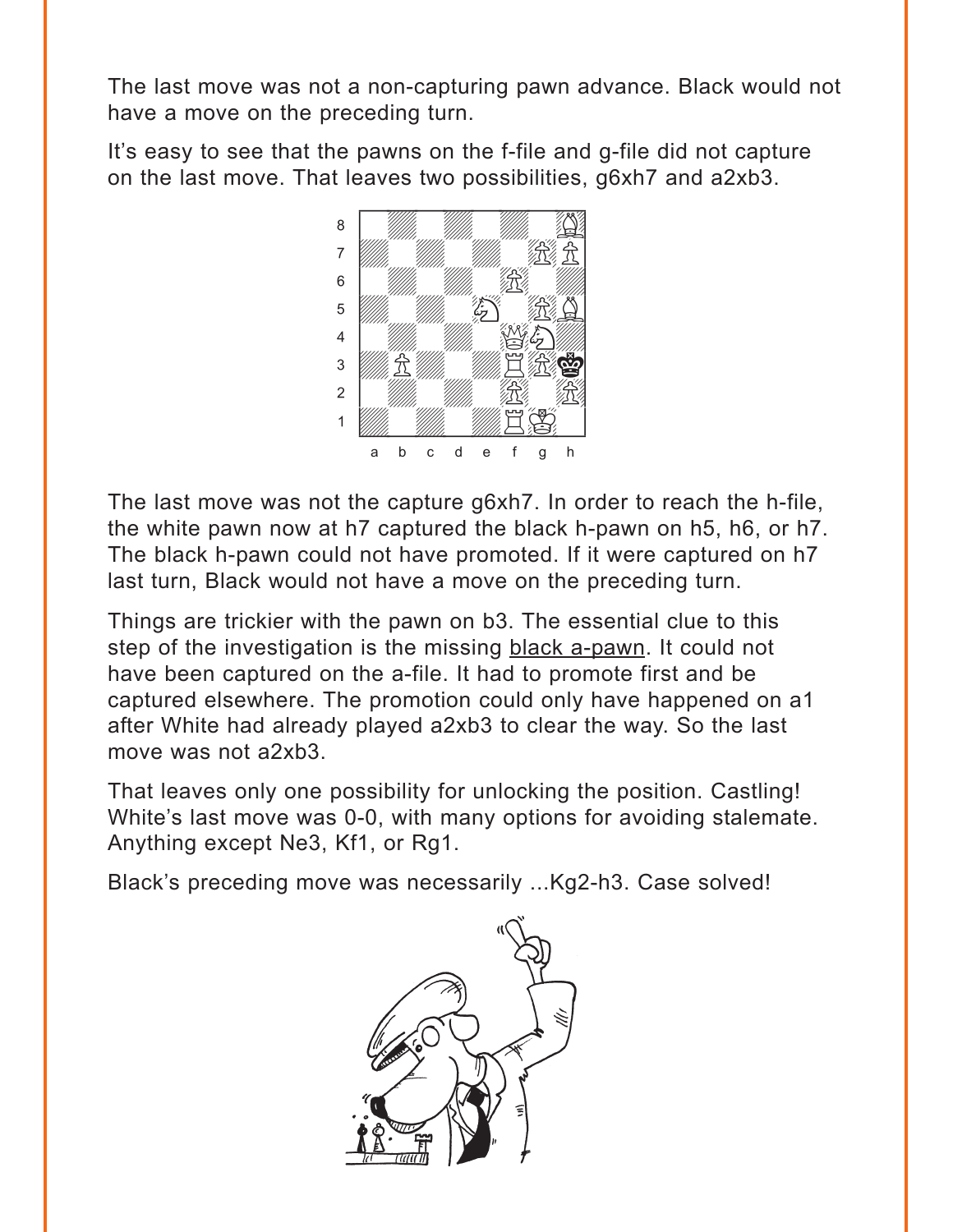**[Rebus 10](#page-3-0)** Andrey Frolkin & Jeff Coakley 2018 *Puzzling Side of Chess*

"A.B."

 $A =$  pawn  $B =$  king

<span id="page-9-0"></span>



- $B = \mathbb{S}$  The letter with one uppercase, one lowercase.
- $A \neq \frac{M}{Q}$  If  $A = \frac{M}{Q}$  Impossible multiple checks (a2 a4 a5 c3).

 $A \neq \bigcirc$  If  $A = \bigcirc$  Impossible double check (b3 c2).

 $A \neq \Xi$  If  $A = \Xi$  Both kings in check (a2 a5).

 $A \neq \mathbb{A}$  If  $A = \mathbb{A}$  Both kings in check (a4 c3).

 $A = \hat{\mathbb{Z}}$  Only thing left.

But what colour are the pieces?

 $Caps \neq black$ 

If caps were black, then the black king is in check from a white pawn on a4. Any move by Black results in stalemate, so the position is dead.

Now consider the last move. It could only be 1.a3-a4+. That would have been White's only option. Therefore the position would already be dead before that move. So caps are not black.



Caps = white

For three more rebuses involving dead reckoning, see *Die Schwalbe*, issue 288 (17291), and *chessproblems.ca Bulletin,* issues 11 (M-19) and 13 (C116).